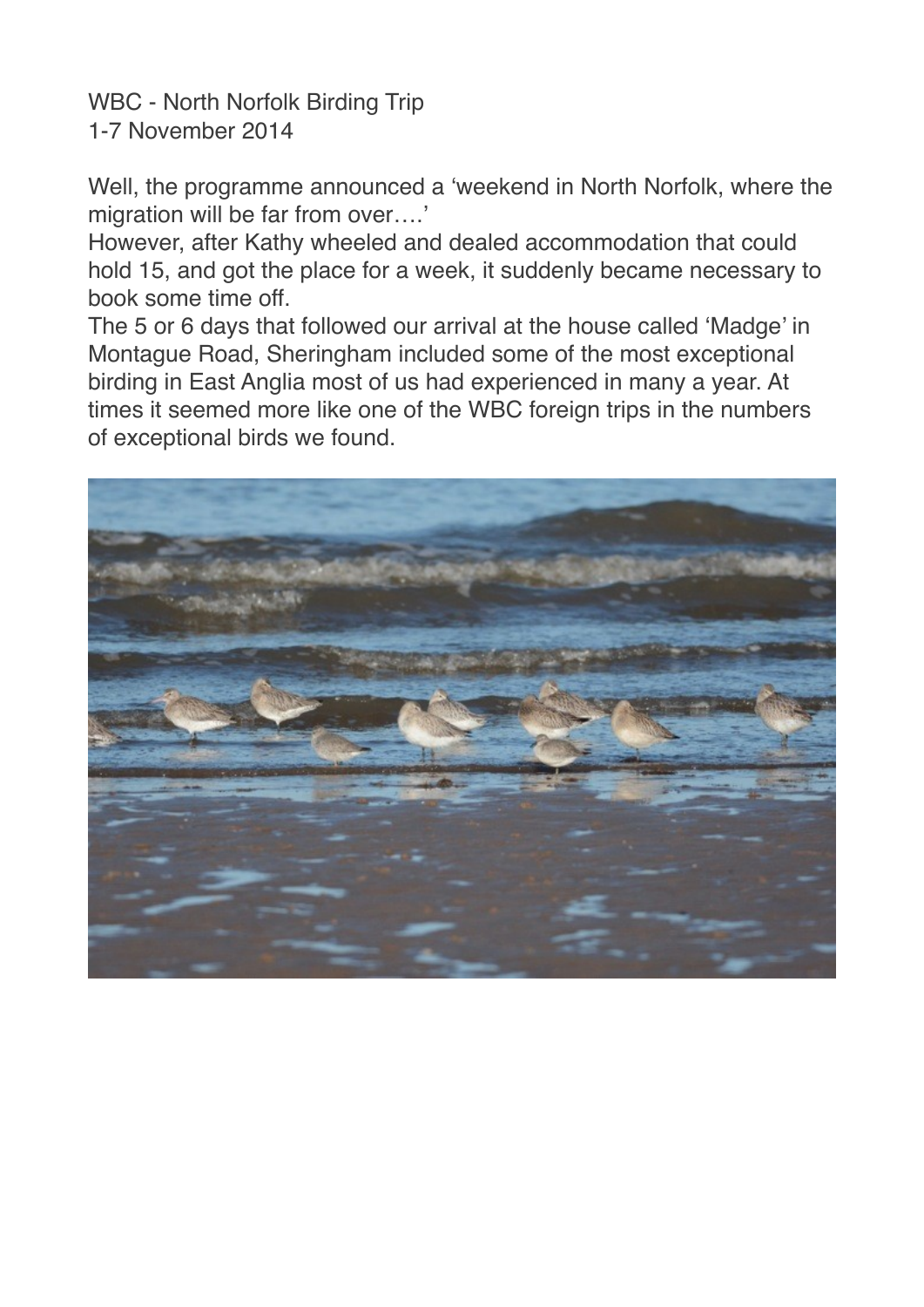

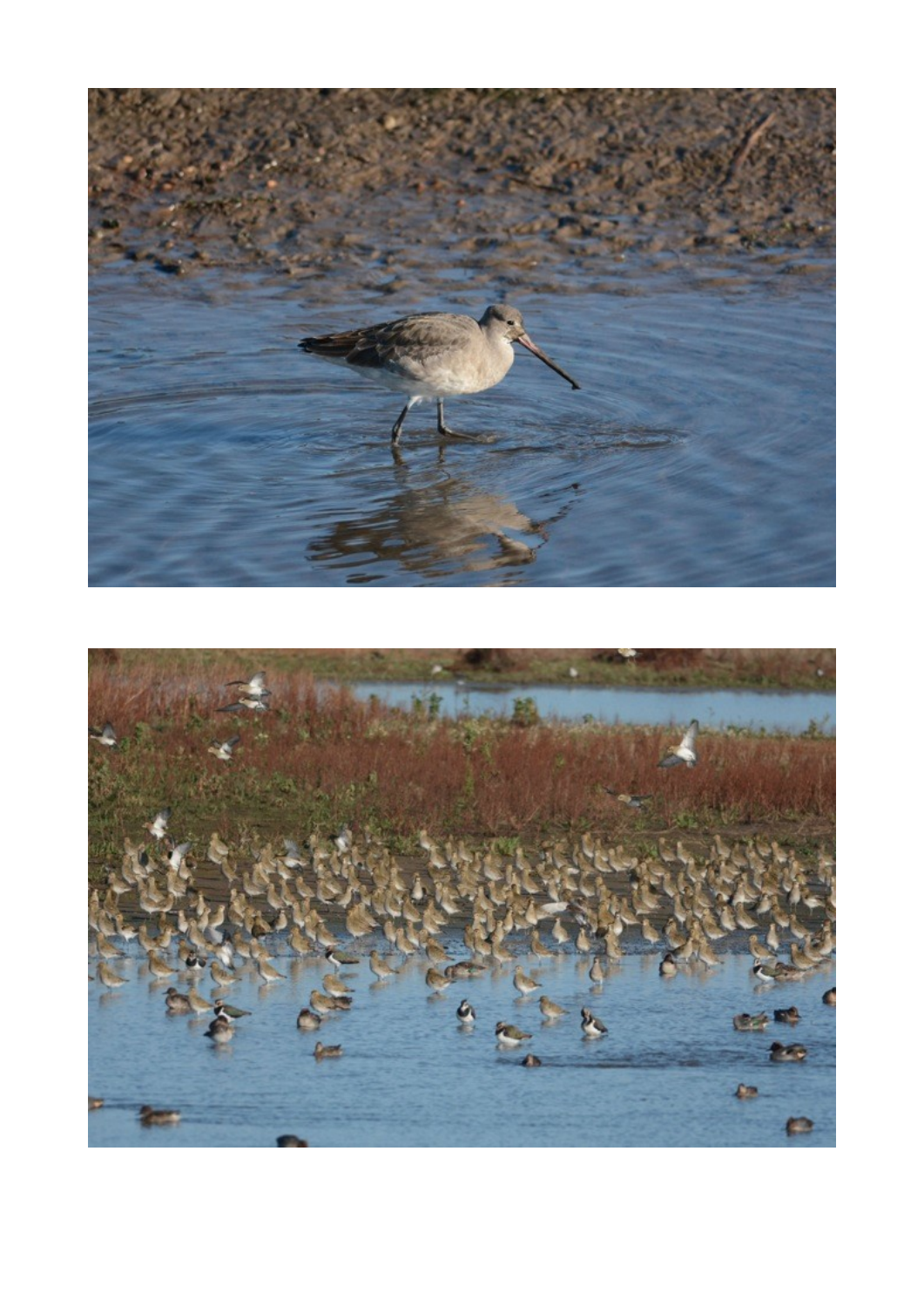

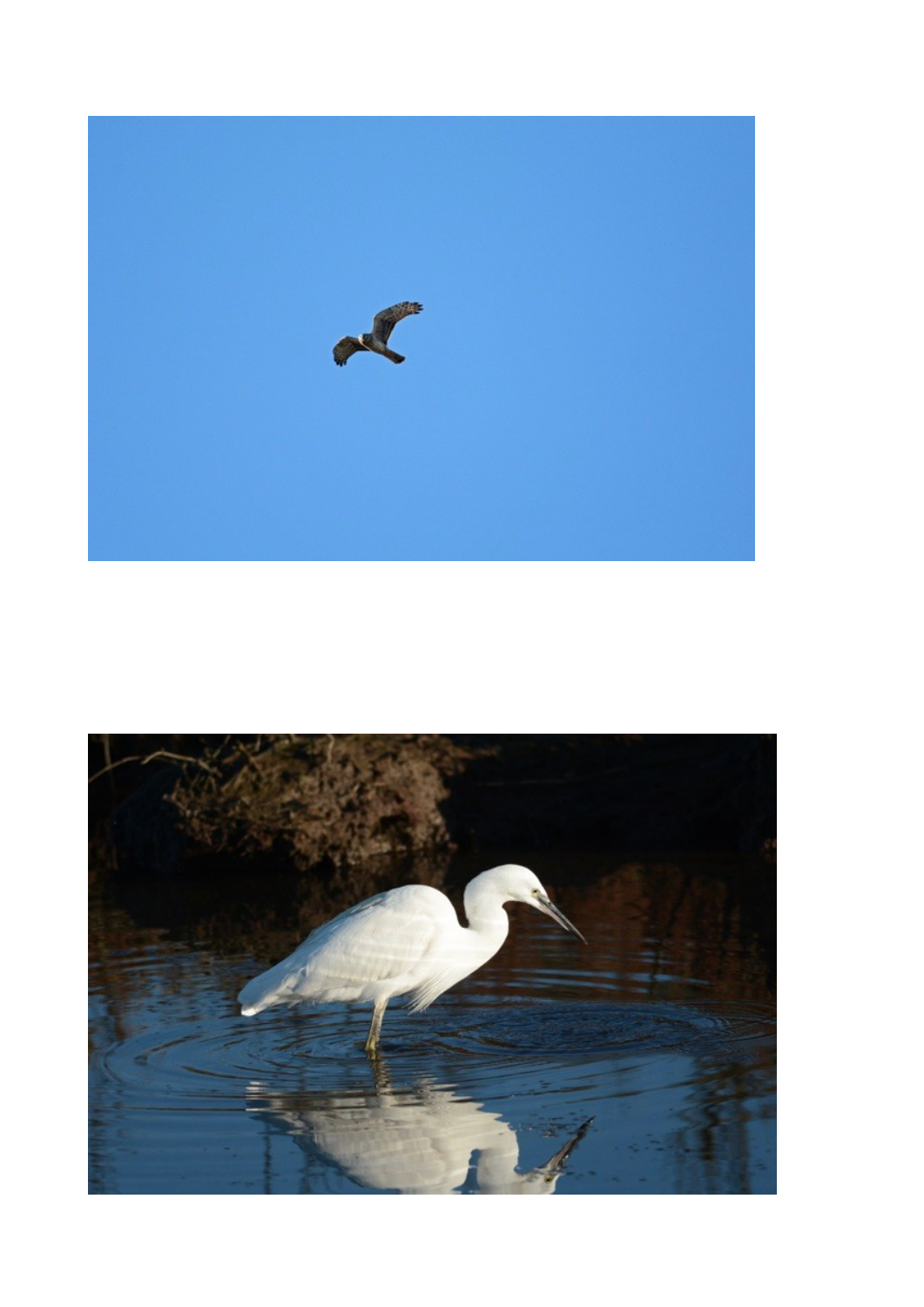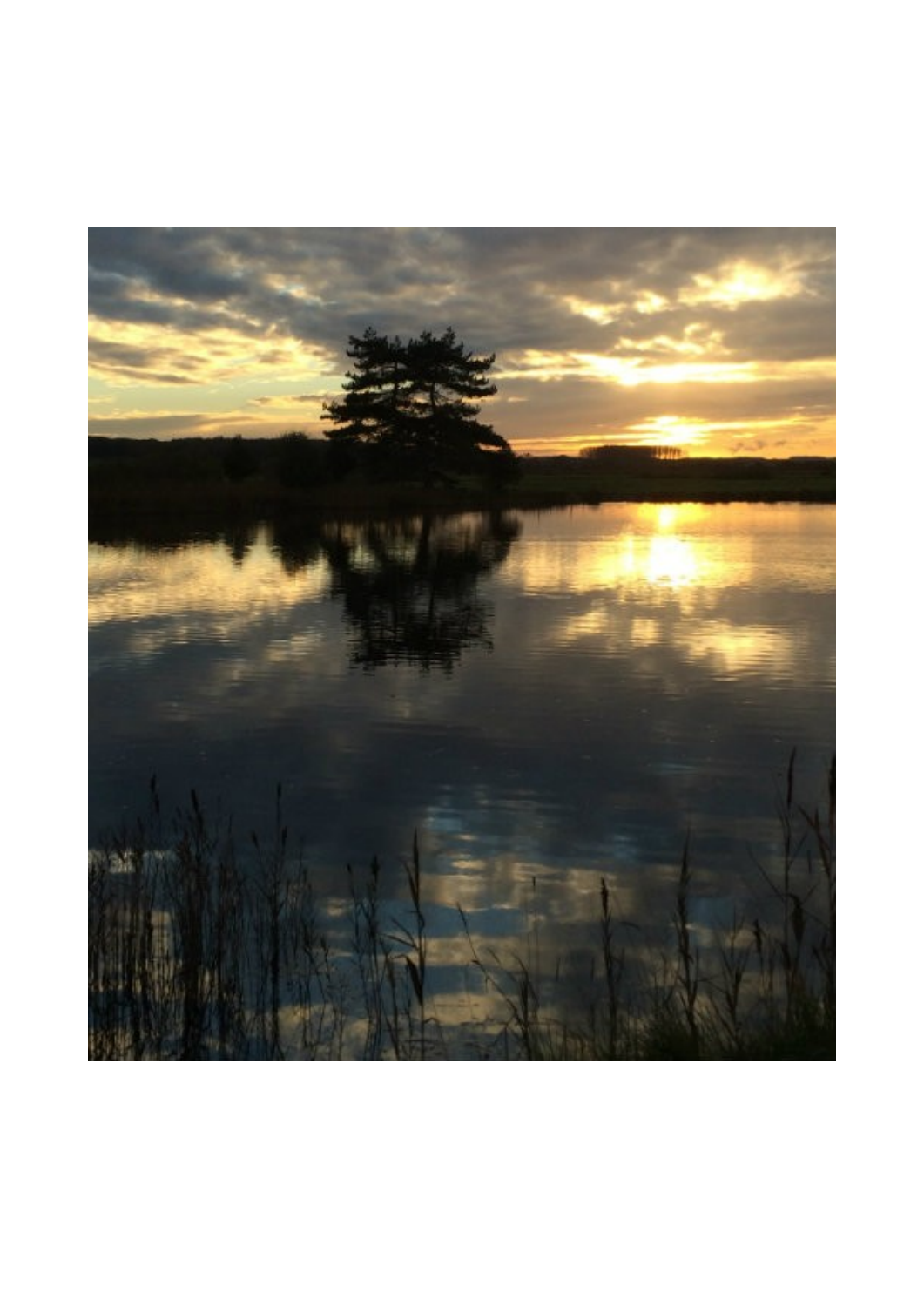

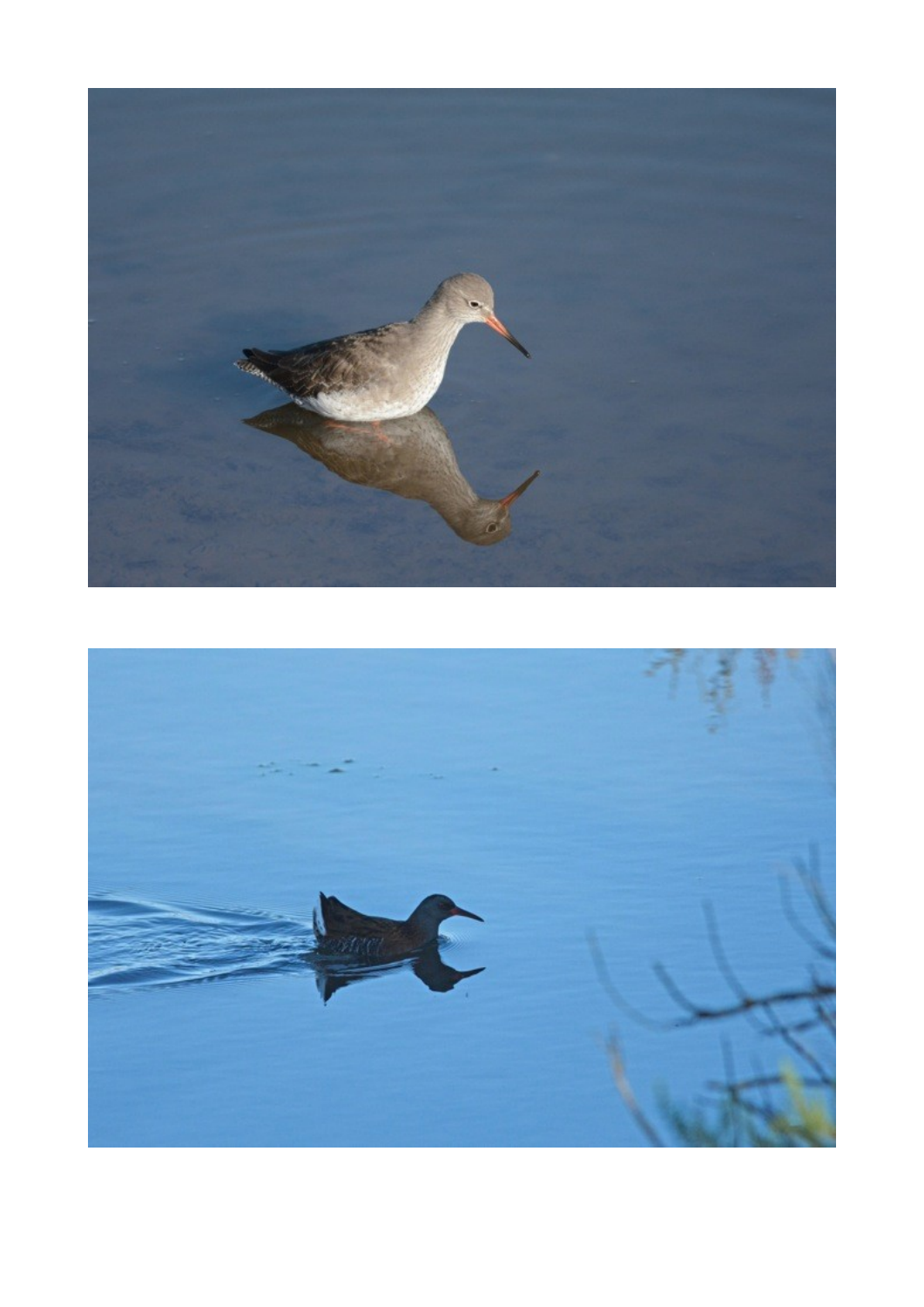

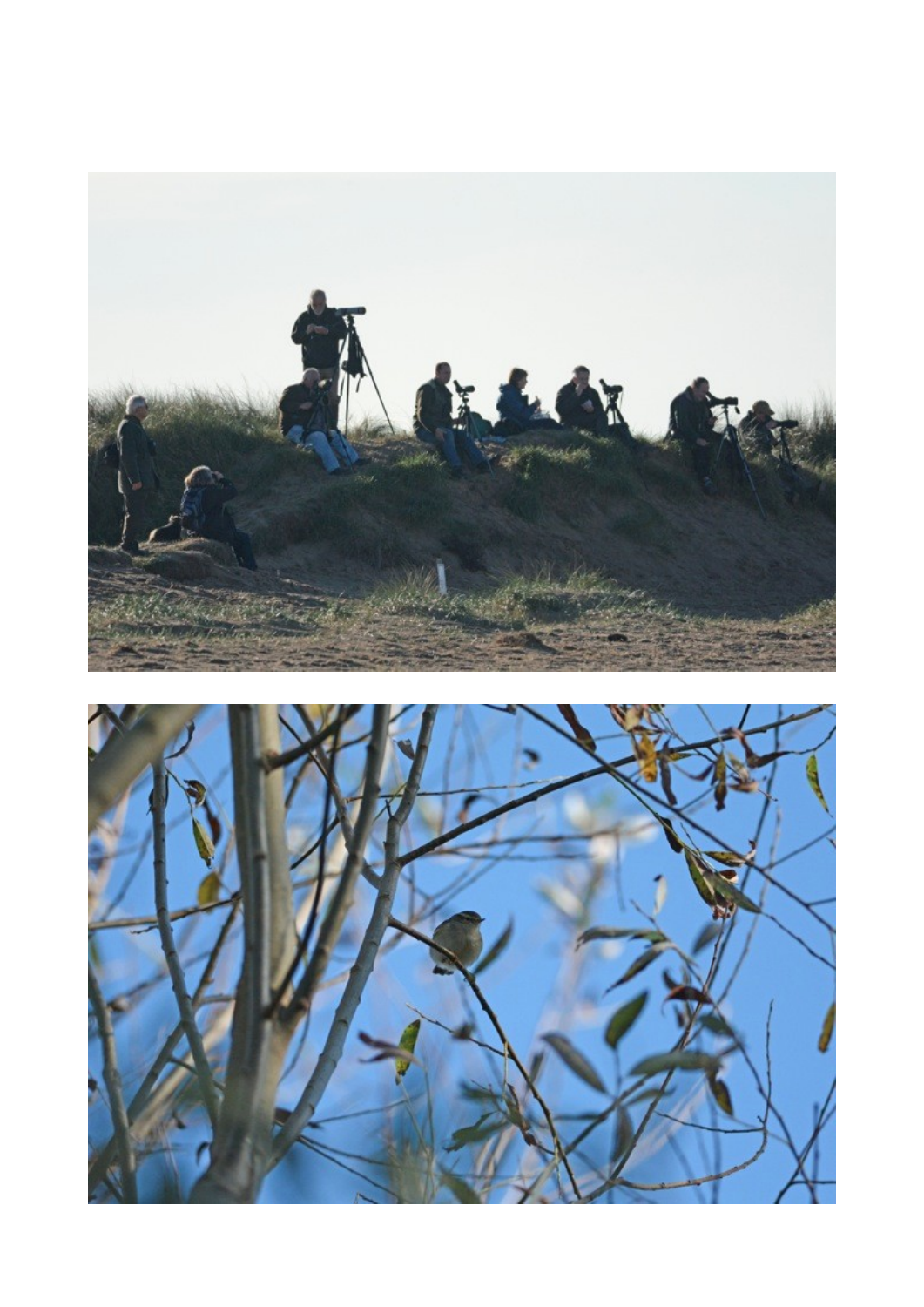



And also, the numbers – Pink-footed Geese by the thousand, Golden Plover flocks that made marshes look they were covered in golden syrup, Gannets and Scoter all over the sea, Brent Goose fly-bys, hundreds of Oystercatchers at Wells etc. etc. etc.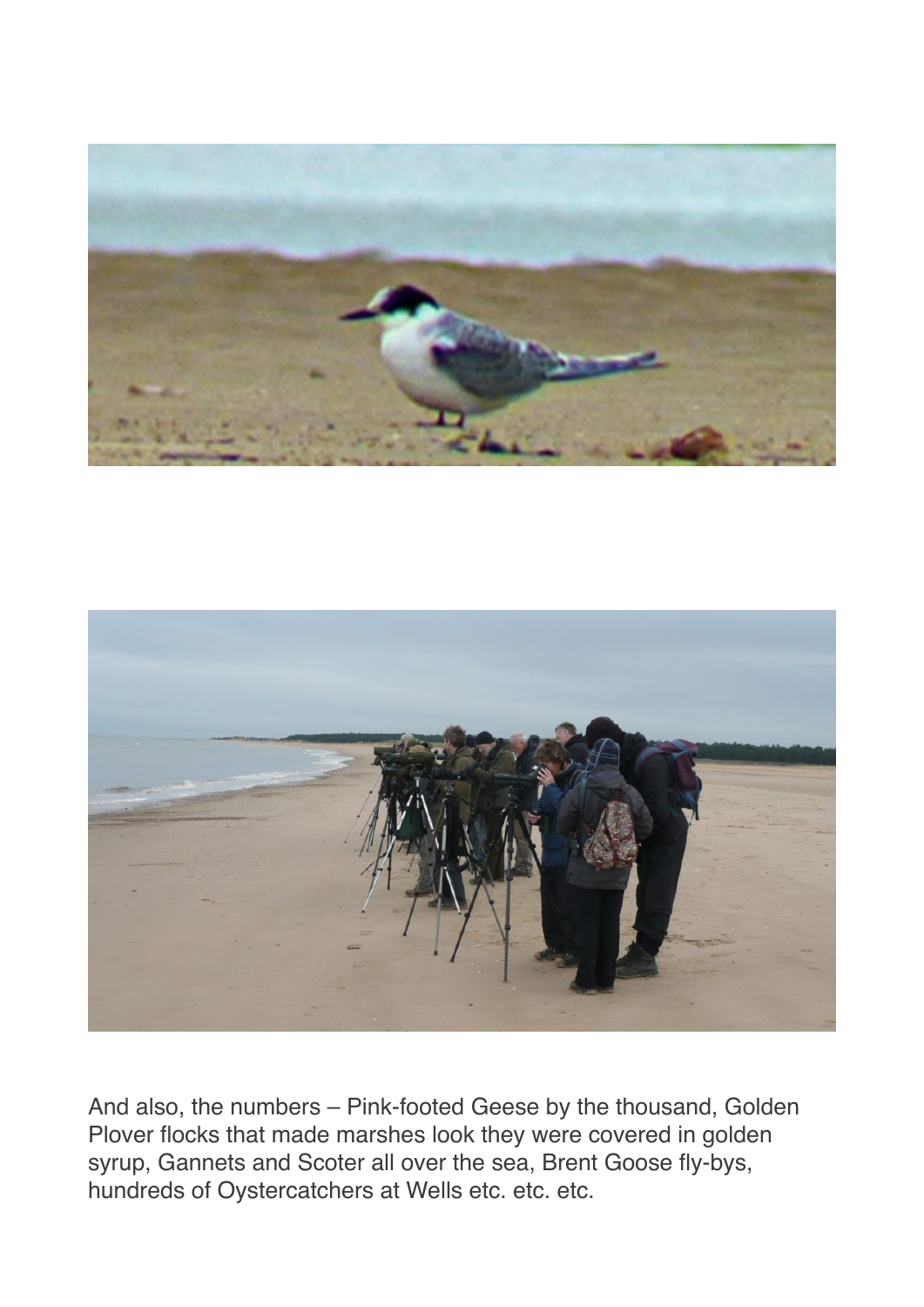But also, the numbers of the unexpected. Seeing over 200 Bonxies in one sitting, with Pomarine and Arctic Skuas and Little Auks as support for example.

And then there were the exceptional individuals – Yellow-browed Warblers, Rough-legged buzzards, Surf Scoter, Great White Egret, Hen Harrier.



Yellow-browed-Warbler *(Moss Taylor)*

Perhaps we should have known, from the early-morning cup of tea moment on Sunday outside the kitchen door to find the garden already occupied – by a Yellow-browed Warbler! There were maybe 100 other gardens it could have been in, but I think it was sent – like in some Shakespearean production of epic proportions – to deliver the prologue. A lot of us may have come from Suffolk, but on this occasion – you have to hand it to Norfolk.

(However, to keep it even-handed: it was Suffolk that provided the Desert Wheatear at Lowestoft for three of us, while the trip clock was still ticking on the Friday!)

This report departs from the norm. It includes contributions of 'top moments' from some of those who were there, quite a lot of pics and some consideration of some of the sites we visited. It would have been impossible to record all the great things that happened, and would have required a full-time scribe. However, I hope that it captures something of what was a truly exceptional week.

Of course, a huge thanks to Kathy for all the organisation and great breakfasts (prepared while we were sea-watching), to Steve P and Steve H for the leadership, and to Moss Taylor for the great day at Titchwell (and for vocalising a Cetti's Warbler alarm call to bring a rival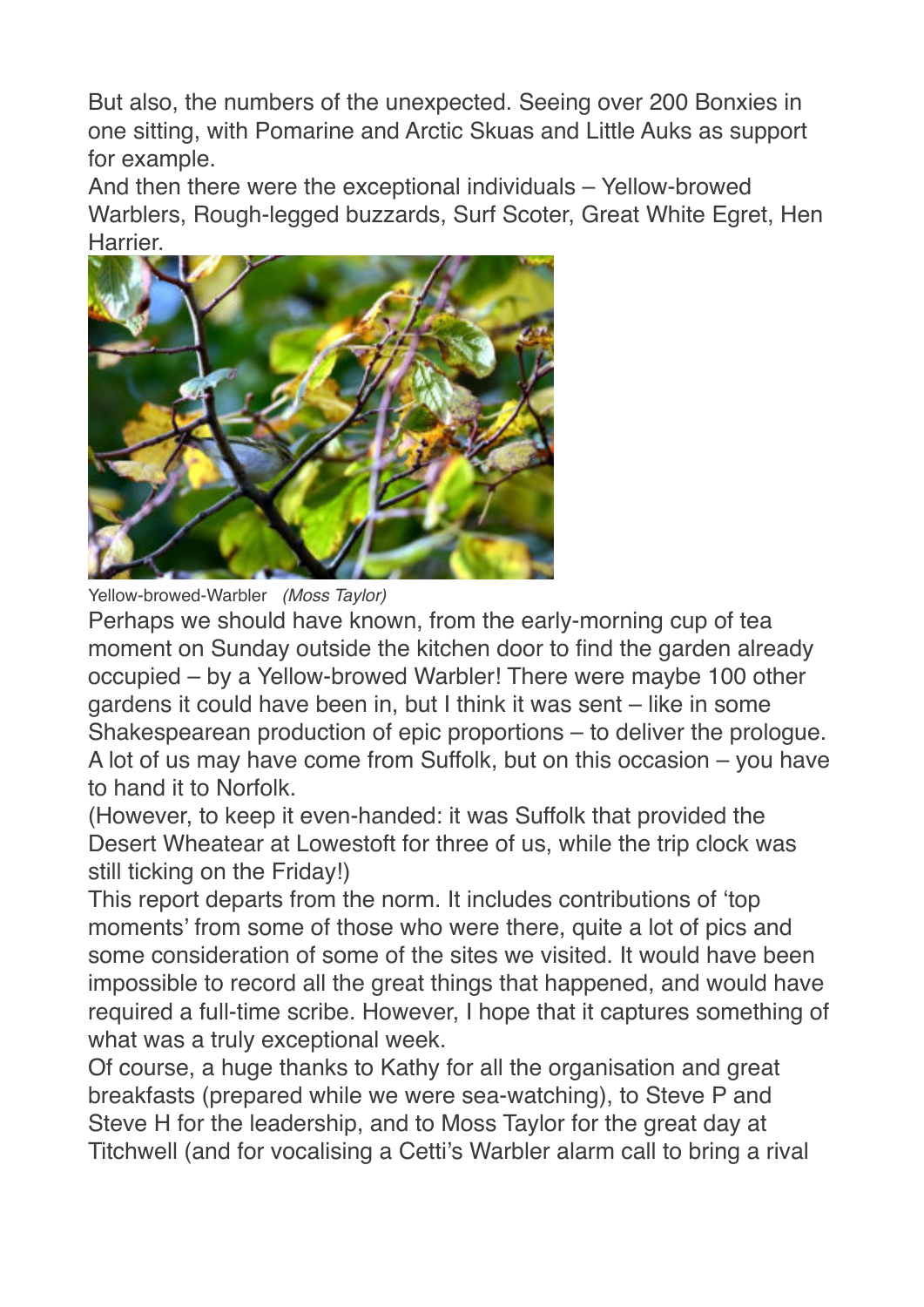up to a reed stem, tail all cocked like a big brown wren and ready to take him on!)



Holkham beach *(Lesley Walduck)*

## Top Moments

Some of the group give there own 'top moments' reports – *Keith (his words are spoken by an actor)* We had gone to Wells Woods on the last full day of the trip to try and get to our target of 150 species, and we had three to go. The pagers had told us there was a Pallas' Warbler here, and that's what we'd come for, as well as some more obvious birds we hadn't run into yet, including Song and Mistle Thrush.

We didn't get the Pallas', but picked up on some GreyPartridge and put up a couple of Woodcock, as well as clearing the 150 with the thrushes and a Blackcap.

The great moment, however, was when a juvenile but beautifully marked Rough-legged Buzzard sailed slowly over our heads. He was heading into a strong west wind, and seemed to be hardly moving – he almost seemed to have stopped. You didn't need binoculars he was so close, and it was like looking at the Collins Guide, with all the characteristic markings incredibly clear.

The bird is rare enough, but to get a sight like that – and as close as that – may only happen once in your life. [/tab] [tab]I knew the week was going to start well when we all had great views of a Yellow-browed Warbler in the back garden of the house in Sheringham!

My favourite moment was when I had just sat down in the Tower Hide at Holkham (hadn't even raised my bins) and saw an enormous bird flying low near the hide, being mobbed by a Marsh Harrier. Steve Howell shouted 'Rough legged Buzzard!!' and the rest of our group who had been on the track came haring up the steps and got a good view of the buzzard perched up. It was a beautiful majestic bird and it really raised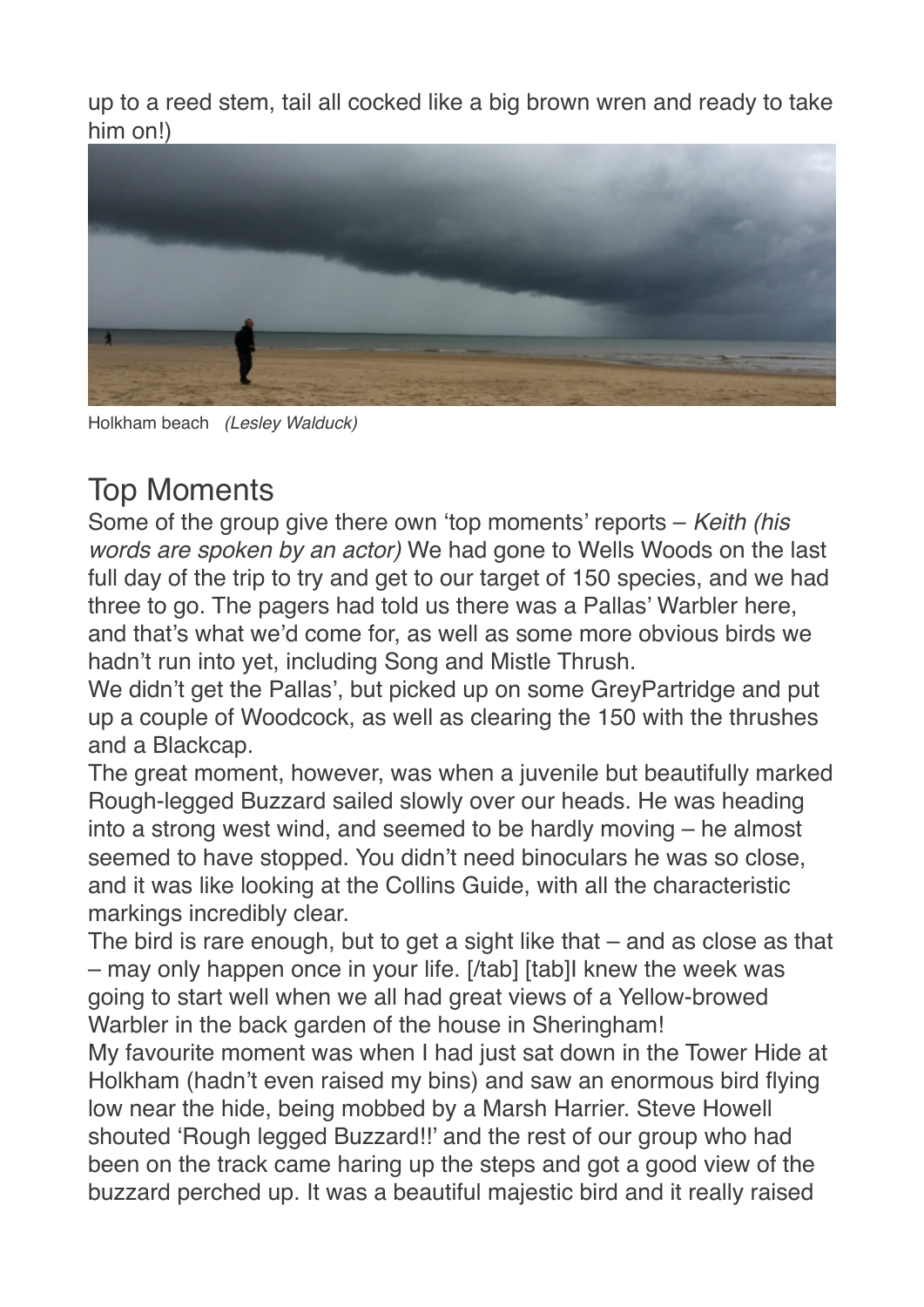my spirits as we'd had the mother and father of a drenching that day, dried off and then had another drenching!

My favourite bird was the Firecrest – we were walking back to the car park along the track at Holkham and stopped to look at a tit/crest flock in the conifers – suddenly Steve Howell (again) shouted 'Firecrest!' and everyone raised their bins to see the gorgeous little bird flitting around, hovering and shimmering like a Christmas tree decoration. It was so confiding, and put on a real performance for us flashing its crest time and again and being a real show off.

Derek's favourite moment was seeing the cooked breakfast that Kathy had prepared for us all. What a star! [/tab] [tab]Sea watching is a special birding art and the compulsion to sit in a cold, windy sea-front shelter, possibly liberally splattered by driving rain, on a hard seat and slowly turning to stone as the hours go by is not everyone's cup of tea. It wasn't mine until a day of tremendous spectacle as wave after constant wave of birds tore past us driven by a fierce northerly – ducks west and everything else east. At first the shouts from the other birders in the shelter were pretty meaningless and it was hard to find the dots above or below the horizon, near or far. By slow degrees things made more sense and by the end of the day, although I could hardly climb the steps back up to the town and the promise of a hot bath, I had begun to distinguish a few things.

The Gannets, adults and juvenile became easy. Two Short-eared Owls came in high and slow and sometimes a Little Auk rested among the breakers near to us for a while, mere dots before bravely taking off again. Well, lots more of course and now somehow I have a bit of a taste for sea watching but will such an exciting day come again very soon ?

Early in the week we were sitting in a hide at Cley. It was the last area for us to explore that day and the main interest was the gull roost. Thanks to a well known expert in these matters who we all know, a Caspian Gull and possibly a second was found. The previous day, from the the beach hide we had seen three Grey Phalarope and this evening to our delight, they again performed their characteristic circling and feeding behaviour.

The wind had dropped and the sky had cleared, the light faded and it was time to leave. As we stepped into the darkening norfolk landscape the sky was streaked and glowed with autumn colours. There was the sound and sight of thousands of Pink Footed Geese high above with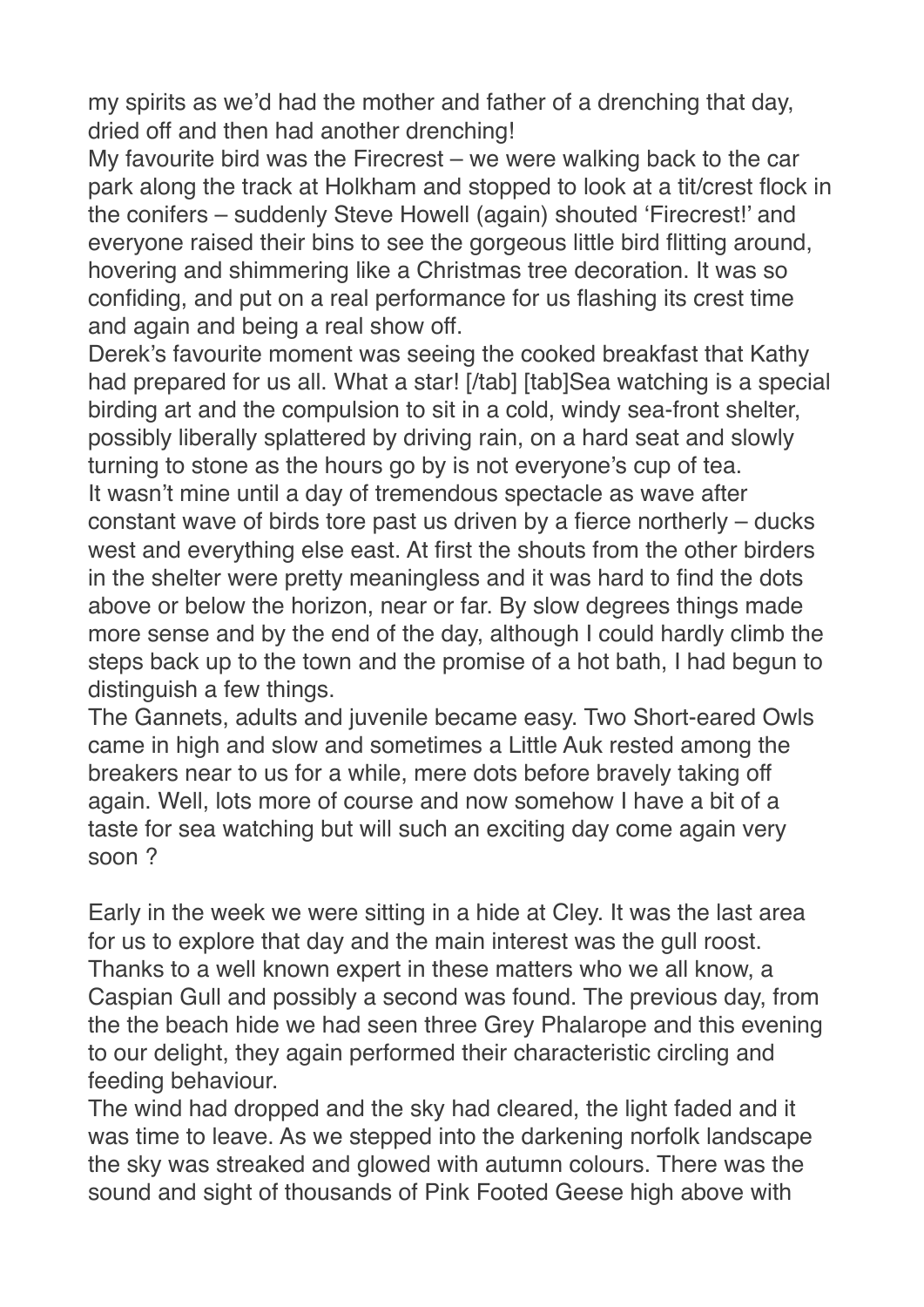their intersecting skeins moving to the west to their night time roosting sites. As we walked through the reeds there was the rustling sounds of hundreds of roosting Starlings.

It was the last day, and our numbers were diminished to five, the rump of the WBC Norfolk trip 2014! We were at Wells Wood. We are 3 short of the magic 150 species which is soon resolved with sights of winter thrushes and Woodcock. Earlier in the week we had encounters with wintering Rough-legged Buzzards but these experiences were eclipsed by an astonishing view of a RLB gliding over us, head to wind and unconcerned by our presence. We could see clearly in text book clarity its fantastic colouring, shape and aerial movements.[/tab]

[tab]When you have just had one of the most amazing weeks of Norfolk birding in your whole life – a week packed with many scarce and at least one rare bird, a week capped off by a seawatch which will easily go into your top five ever and a week full of beautiful birds everywhere you looked, it is to say the least, somewhat difficult to compact all of these many highlights into just a few short paragraphs.

So to begin with I have to mention the obvious highlight. Had I taken time to read the small print in regards to the fantastic and spacious Sheringham holiday home where we stayed, I would have noticed after paragraph 23b of the legal occupancy standings, clause 23c which surely would have read something like "All Yellow-browed Warblers must be observed while they are calling in the garden on the first day of your holiday!" What an amazing start!

The first full day was rather inclement and a major soaking had to be endured in the completely exposed (no naturist pun intended) area of Holkham Bay which almost seemed like a trial and tribulation that had to be experienced before the great birding week commenced – and what a week it was – with three scoter species in the same field of view through the scope, a total clean-up of all the species of winter raptors in the area, beautiful birds like Firecrest, Short-eared Owl, Long-tailed Duck and Arctic Tern, and a spectacular all-day seawatch packed with Pomarine, Great and Arctic Skuas, Little Gulls, Kittiwakes, Little Auks, Gannets and shearwaters.

On a rather more subtle note, one of the other unexpected highlights for me occurred while I was calling out the log at the end of the last full day. It was a good day but clearly the bubble had burst on our run of amazing days. Therefore, I was really pleased and heartened to hear how happy Paddy, Keith, Rob and Helen were over having had great views of a low down flyover Rough-legged Buzzard at Wells Dell. The day before,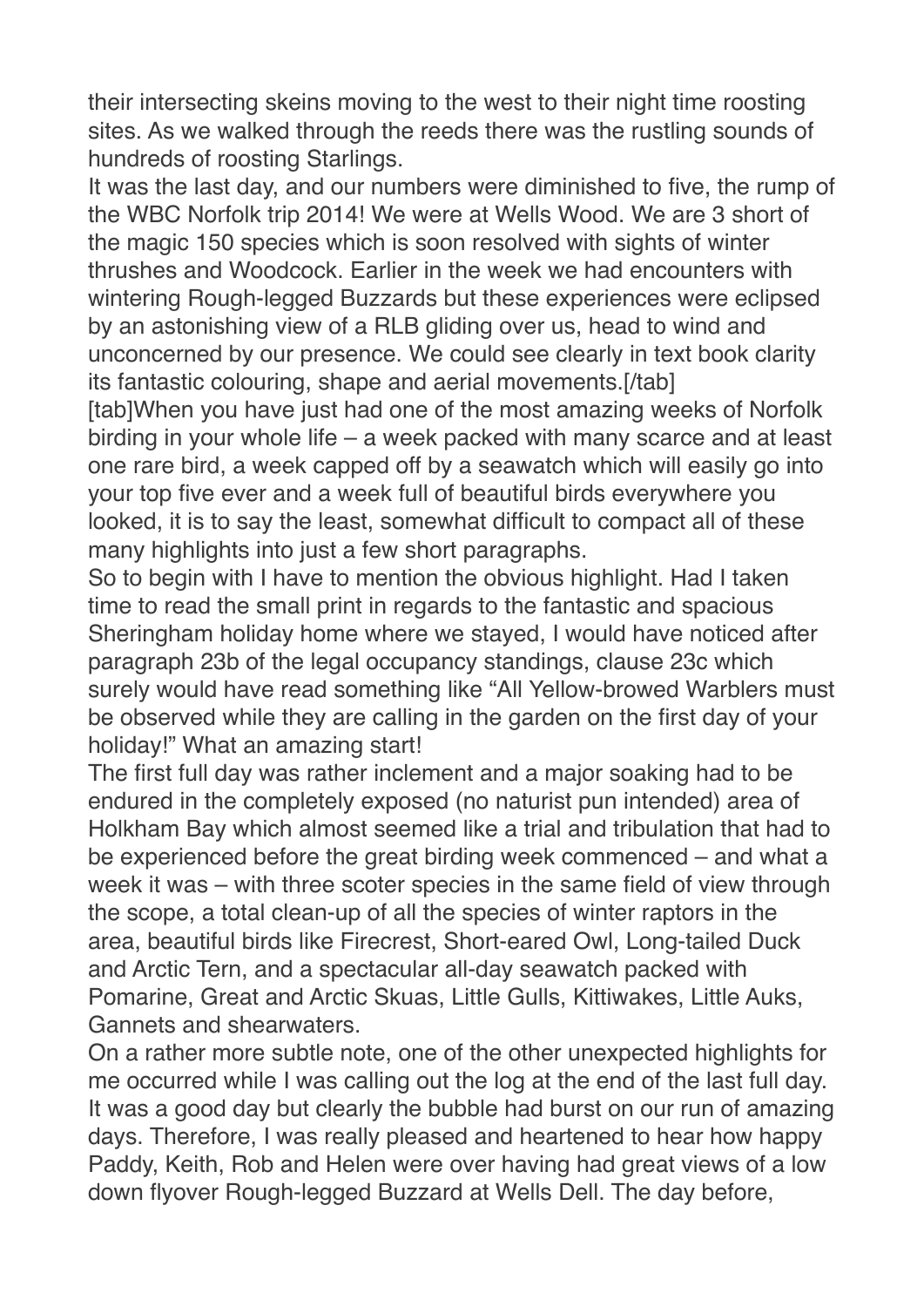myself and Steve P had already had fantastic views of Rough-legged Buzzards in the dunes at Burnham Overy and on the back of those sightings, I kind of took this one for granted, forgetting that this was the first really amazing view for the rest of the party.

There wasn't any real downsides to the holiday for me, apart from a frustrating moment at Cley when I picked up a very well concealed Jack Snipe in my scope. Only myself and Rob were in the hide at the time – the others were outside watching the Starling roost. I quickly bolted to the door to alert everyone to the birds presence but by the time everyone was back in the hide, the bird had crept back into deep cover and was never seen again. However, there is an upside to this story. Myself and Keith tried for it again first thing the next morning. Unfortunately, it still didn't show but instead we got a bonus Bittern tick right at the last knockings of the holiday when this cryptic beauty flew over the reedbed, so in the end, alls well that ends well!

Rather than one experience, this was one that ran throughout the week, but rose to a peak on the Wednesday…..

The house was within 5 minutes of the seawatching shelter and it was a great way to start the day, every day. I only started to get into this particular specialism last winter and it's not easy. Initially the sea always looks empty – it's only when you start getting your eye in you start to see the activity out there.

But we knew a north wind was coming on the Wednesday, and sure enough, the shelter soon filled up.

What happened next was exceptional. The lonely country road that was the North Sea became a motorway, with most of the traffic in one direction. WBC chaps had to get used to shouts of 'going South' becoming 'going East' and it was easier to deal with right and left. Want to start learning the jizz of Bonxie and Pom Skua? Or the difference between Manx and Sooty Shearwater? Or see how many Gannets you could count? Or what a Little Auk looks like close up? Or the difference between Common and Velvet Scoter? Well, you should've been there….i'd love to think a seawatch could be like that again, but wonder if it could. Just check the species lists (and the numbers) for Wednesday!

## [tab]**Funniest moments:**

Granty's phone: After purchasing herself a plush new mobile phone, John Grant's daughter Mhari gifted her old "Blackberry" to her poor ol' dad. Initially, he was grateful for his gift, but his appreciation soon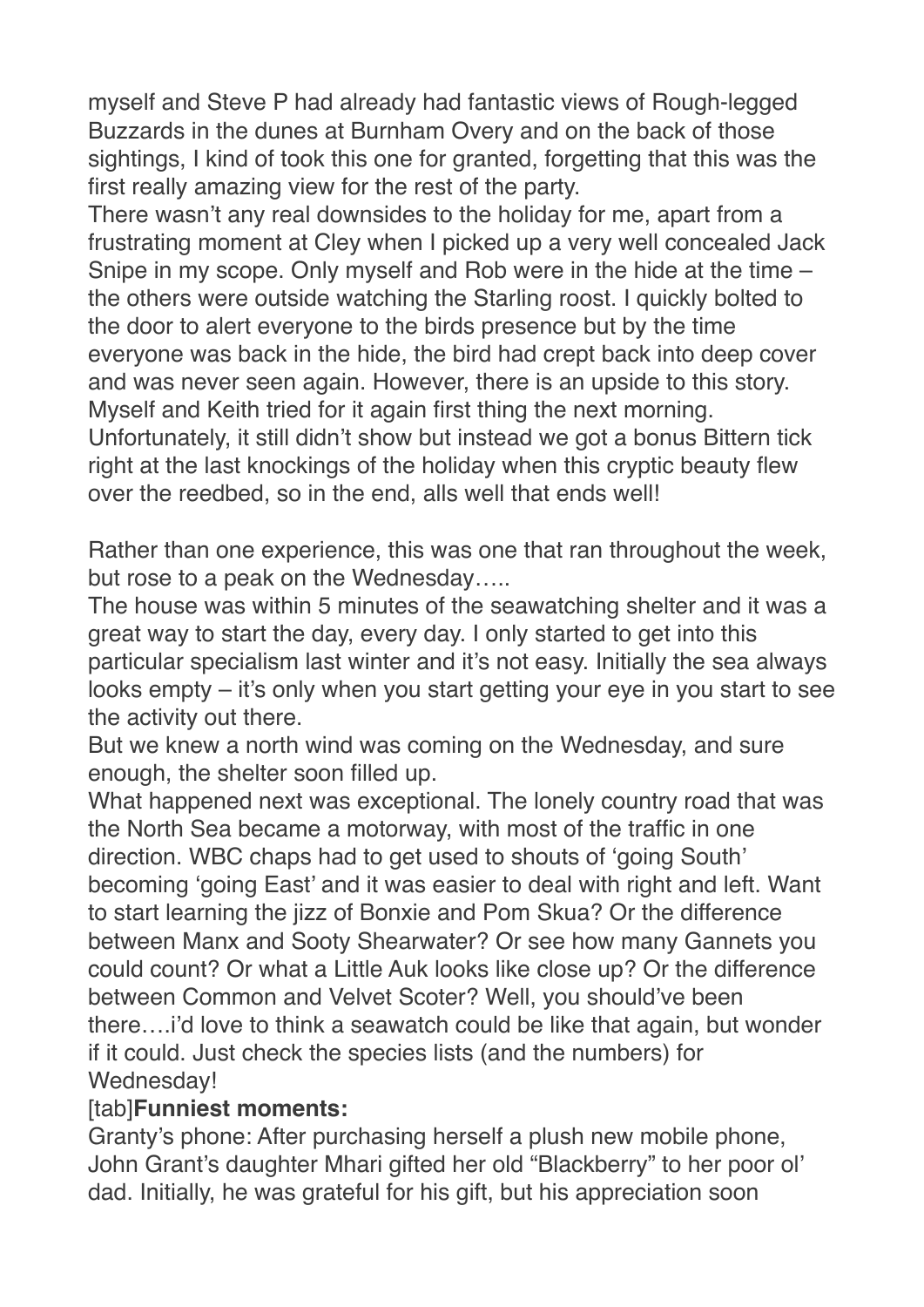dwindled when he realised that some of the buttons didn't work, including an ability to turn down the volume of the ring tone or an option of turning the phone off or on!

Group intelligence revealed that an impressive gull roost was gathering each evening in front of Dorks hide at Cley. In military fashion, we marched down to see what would come in and as we had Granty, Suffolk's fourth best gull expert, we were confident of seeing some real specialities. Granty was appointed Captain and was therefore awarded prime position on a front seat in the hide. We took his professional lead and clustered around the masterful one in awe as the gulls began is to join

the roost.

As the gulls came in, more and more birders arrived until there was standing room only and then there was little of that left, so we could say that the hide was bursting at the seams! We were all scanning the roost intently when suddenly and very noisily Captain Granty's phone went off to the tune of "all the nice boys like a sailor"! He was highly embarrassed about this intrusion and was forced to retreat from his prime position and shuffle out of the hide to answer the call, giving grovelling apologies to all and sundry as he went! It was Mhari who wanted to talk to her dad about something trivial! He managed to rid of her fairly quickly to reclaim his prime position. He had just about settled down to continue his scan when his phone went off again. There were lots of moans as Granty again noisily egressed the hide to answer his phone. This time it was his wife Sheena and his first words to her were "bloody phone" to which Sheena retorted "well if that's your attitude" and hung up! Granty immediately rang her back to apologise for his mister meaner, but Sheena had switched off her phone in disgust! There then followed a period of intense grumbling as our captain knew he was in the doghouse! Despite such major distractions, we managed to find a couple of Caspian Gulls and one Yellow-legged Gull, so not a bad evening's gull watch!

**Some ol' twitcher's here to see our Yellow-browed!:** Before we set off for our "Big Brother" house in Sheringham ready for our week's birding, I spoke to local birder Moss Taylor to gather birdy intelligence. He gave me a few hints about where to look and I suggested that we took his mobile number so we could ring him if we found anything. Fat chance he must have muttered under his breath and said "don't worry I hardly ever use it, just put any bird finds on the line".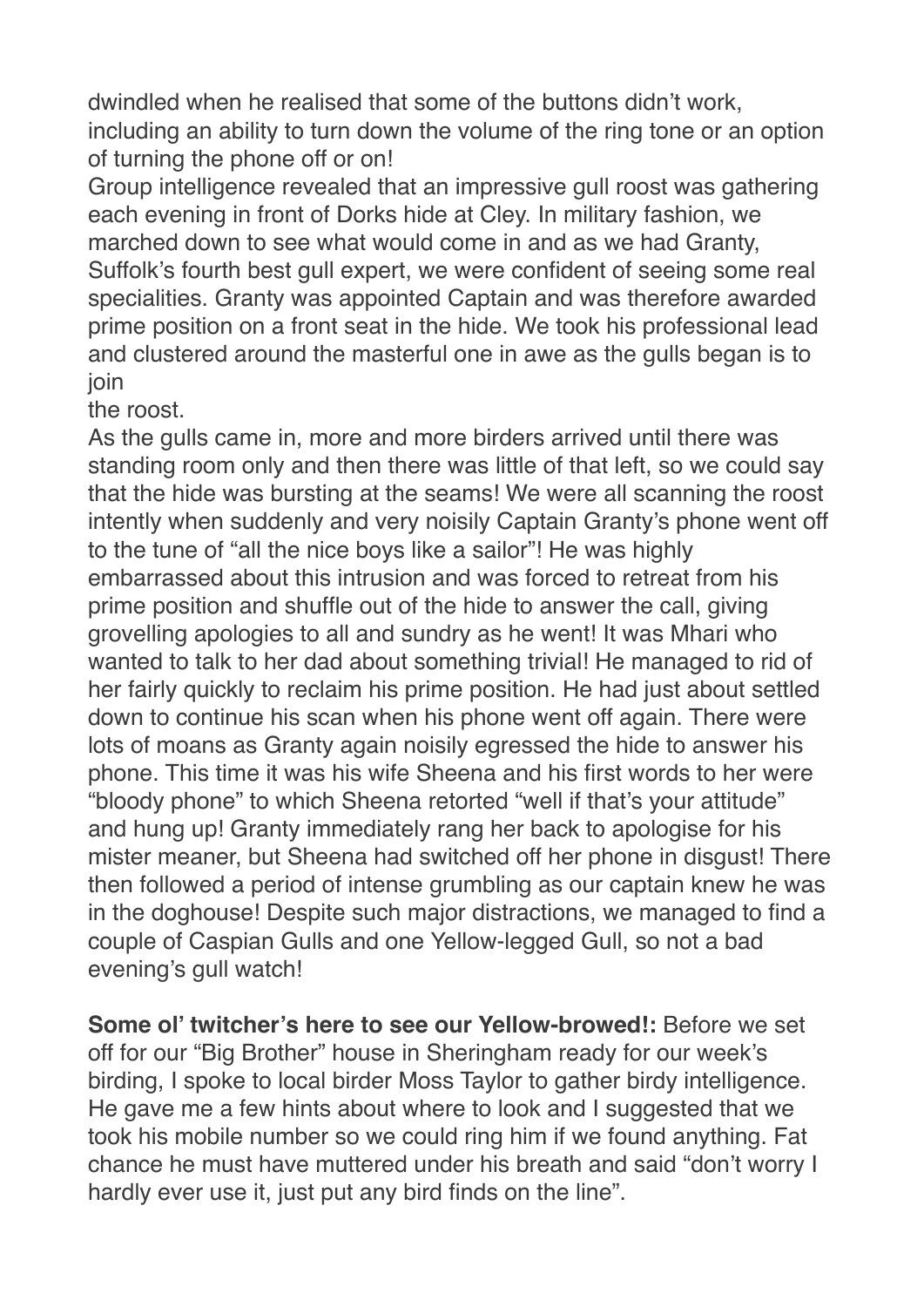Some of us were up before dawn and sipping tea in the back garden on our first morning ready for daybreak and a pre-breakfast seawatch, when we heard the distinct call of a Yellow-browed Warbler. The few early-risers present were soon onto the bird and good views, albeit in gloomy light, were enough to clinch its visual ID. Not so good news for those still in bed though as the bird soon flitted away into neighbouring gardens. We put our find on the line, as Moss had suggested, and departed for the shelter for a seawatch. Not much was seen offshore during our two-hour vigil, so we returned to the house for breakfast. Those who had stayed behind still hadn't relocated the bird, so we all got tucked in to our full English. After breakfast, there was a call that the Yellow-browed was back and this time we were rewarded with stunning views as it was appeared in full sunlight to the whole group. Again, we put out news that the bird was showing well and got ourselves ready for our day's excursion to Holkham Gap to look for a Surf Scoter, which had been present for several days. As we were loading our gear in the car, there was a call that some ol' twitcher is here to see our Yellow-browed. It was none other than Moss Taylor who managed to get some superb photographs of the bird.



Desert Wheatear at Lowestoft (Steve Howell)

## Top Sites

Paddy has also described the birding at two of the top sites, Holkham and Cley – see below.

Monday had been a tough day at Holkham. The beach is a risky spot to get in the middle of when the weather is a bit dodgy, and that's what it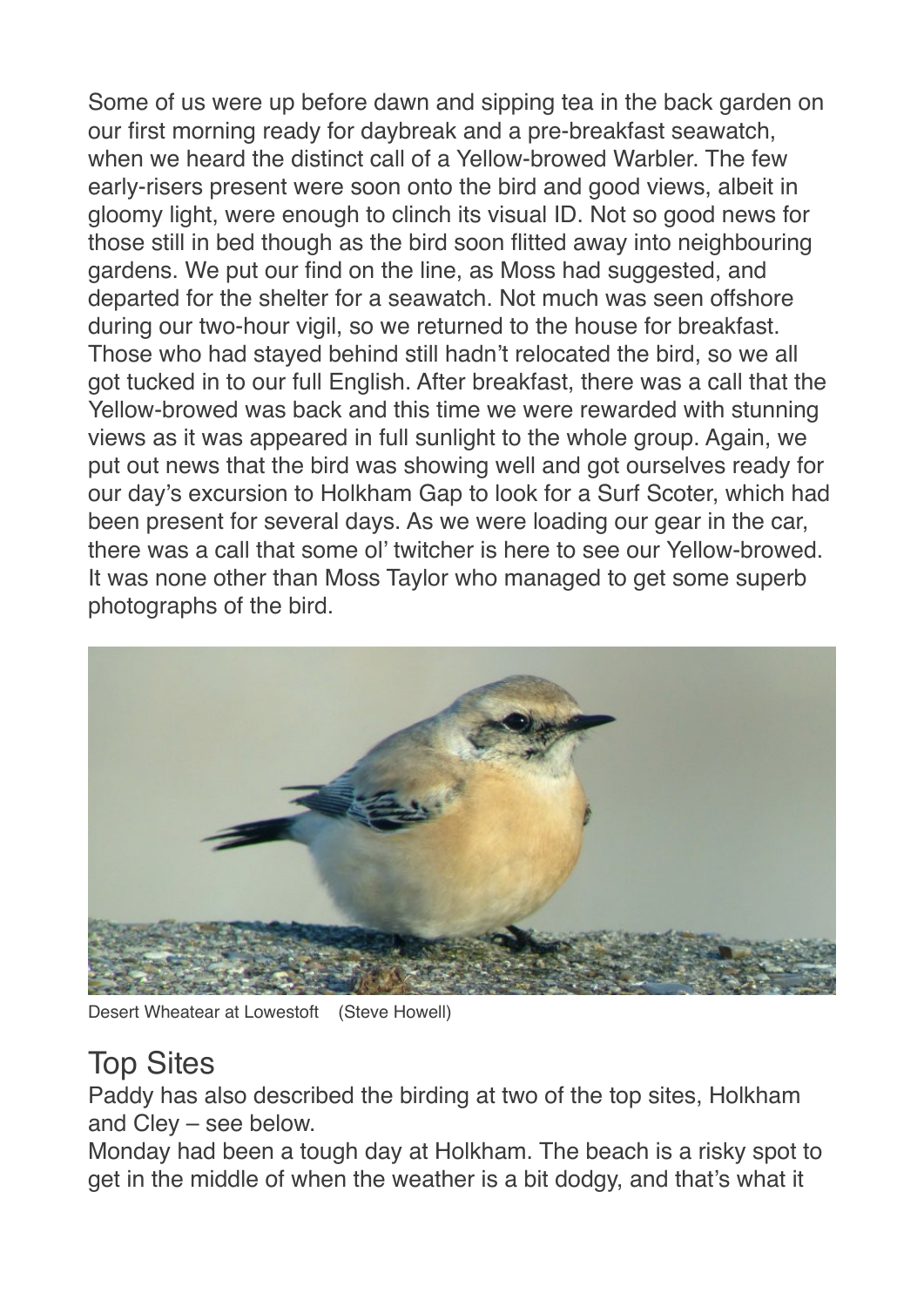became. There are hides on the marsh side of the Holm Oaks, but once you go through 'The Gap' and hit the beach, there's nowhere to hide. The rain decided to wait til we were right out there to really give it some, and we huddled together like Emperor Penguins, as there seemed no point in doing anything else.

It had still been a great day, and at least I got a Neil Sedaka parody out of it: 'Oh, I see Scoters in the rain – walking hand in hand with a oneeyed dove….'

Tuesday was completely different. We'd already had a splendid morning at Titchwell with Yellow-browed Warbler (almost as soon as we were out of the visitor's centre) Hen Harrier and fantastic displays by a huge flock of Golden Plover and another spell of seawatching. So perhaps we weren't owed anything else, but it just went on and on.

A low tide at Holkham means a long walk to the tide line, but worth it for Surf Scoter; the Jimmy Durante of the sea duck world. Remember those fake plastic noses you could put on, with elastic round your head? Well, that's our feller. Bobbing about in the company of Velvets, which would be enough to write home about on their own.

After further thrills courtesy of Med Gull and Arctic Tern, we split up. The Steves headed further up the beach and got Snow and Lapland Bunting, the main group headed towards the Joe Jordan Hide (I wondered where he'd gone since Tottenham!) and Keith and I split the difference. Collectively, we got some splendid views of a perched Rough-Legged Buzzard and a long view of Great White Egret.

The Holkham hides and Titchwell – between Monday and Tuesday – had provided nearly a full-house of raptors, with Peregrine, Merlin, Kestrel, Sparrowhawk, Marsh Harrier, Barn Owl, with Short-Eared Owl coming off the sea at Salthouse, where Steve P, Keith and I had migrated to after the epic Wednesday seawatch to try and find Shorelark in a fearsome onshore wind.

On the way back we stopped off at Warham Greens for a raptor roost – perhaps slightly late with the light almost gone, but enough to get Hen Harrier and Merlin before it got too dark. [/tab] [tab]Cley Marsh is one of those 'needs no introduction' birding sites. It was also the first reserve I was thrown off when I was 20, (no, sorry – it was Minsmere two years before….) when the warden mistook me for an egg thief.

We were there for Grey Phalarope and Spoonbill, which we'd picked up on through Twitter and the various electronic devices of the modern birder.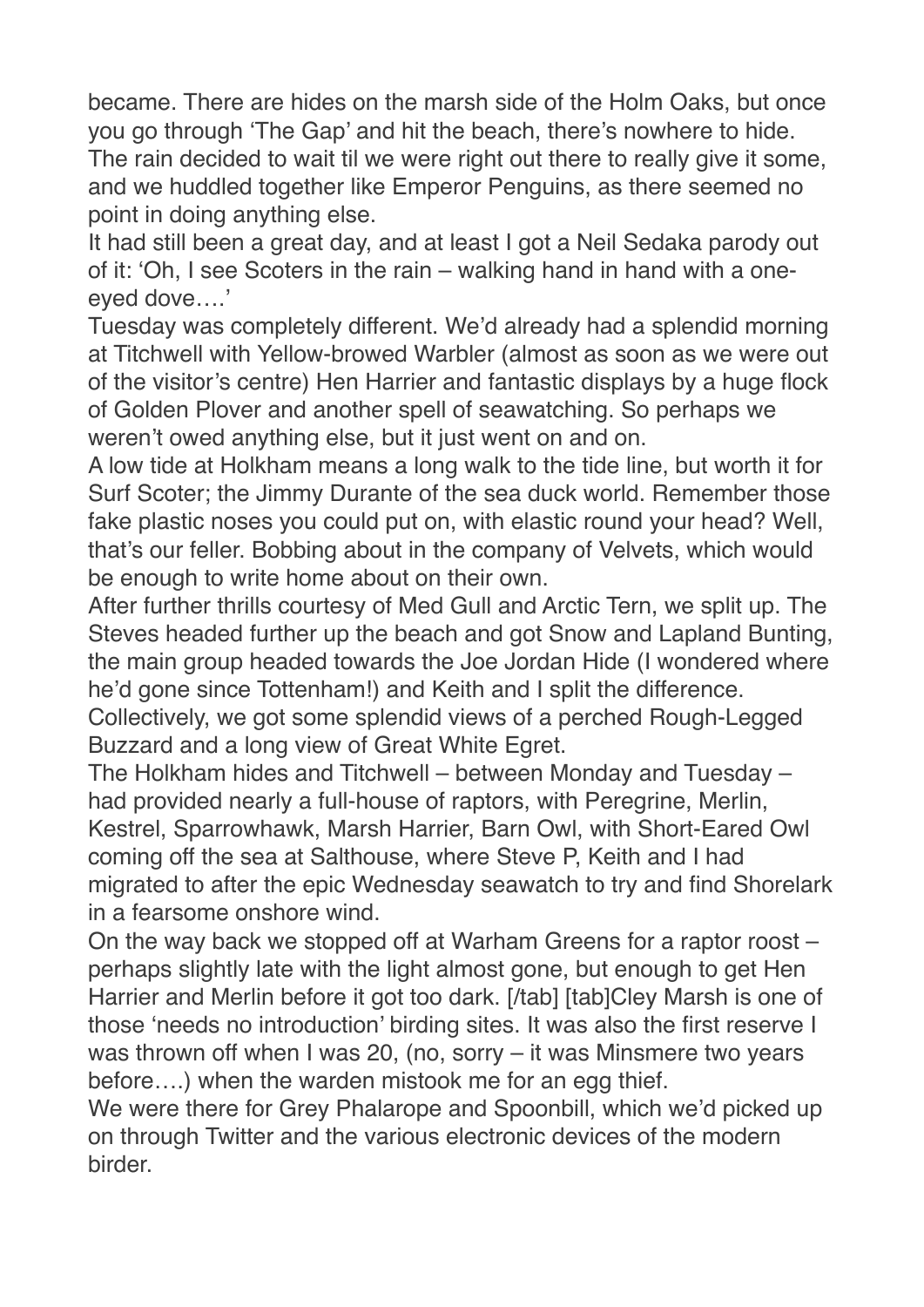A quick trudge across the shingle from the Beach car park to the North Pool towards the – presumably temporary – blind that has replaced the 'Swarovski' Hide, taken out by the surge at the end of last year. The Spoonbill didn't take long to 'get', and the Phalaropes not much longer. Three of them, circling like little clockwork toys, with some kid's thumb stuck on the wrong button of a remote control. They seemed to be creatures of habit, despite not being at home, swapping their time between a spit of mud and a creek running to the left of us. Lovely little birds, with a unique character, and constantly busy, although they were aware of the clock ticking.

There was also a kingfisher on the creek running east from us, good views of rock pipits perched, a late wheatear and over 500 golden plover. But this was just a flying visit, because we were off to Holkham….. We returned to Cley later the next day, with John Grant with us, to 'go through the gulls' from the hides overlooking Simmond's pool, with their weird horizontal struts that are either too high or too low for scopes….if you're 5'8". Gulls are a patient business – checking walls of white, grey, black, yellow for tell-tale head shapes, postures,

speckling on napes or heads etc. But while John did the checking for us, we got entertained by our little phalarope friends again, just as busy with the light fading, only to have attention pulled back to a 2nd year Caspian that he'd found. There were actually two amongst the large roost in front of us.

A third trip took place on the Thursday night. Steve and Kathy had left on Wednesday evening to get to Wales for Derek Moore's funeral, so with Steve Howell leading the pack of 5, we dropped in at Bishop's Hide to check for a reported jack snipe (the subject of Steve's 'top moment' report, so I'll leave that for him.



Seawatching before the-rain *(Paddy Shaw)*